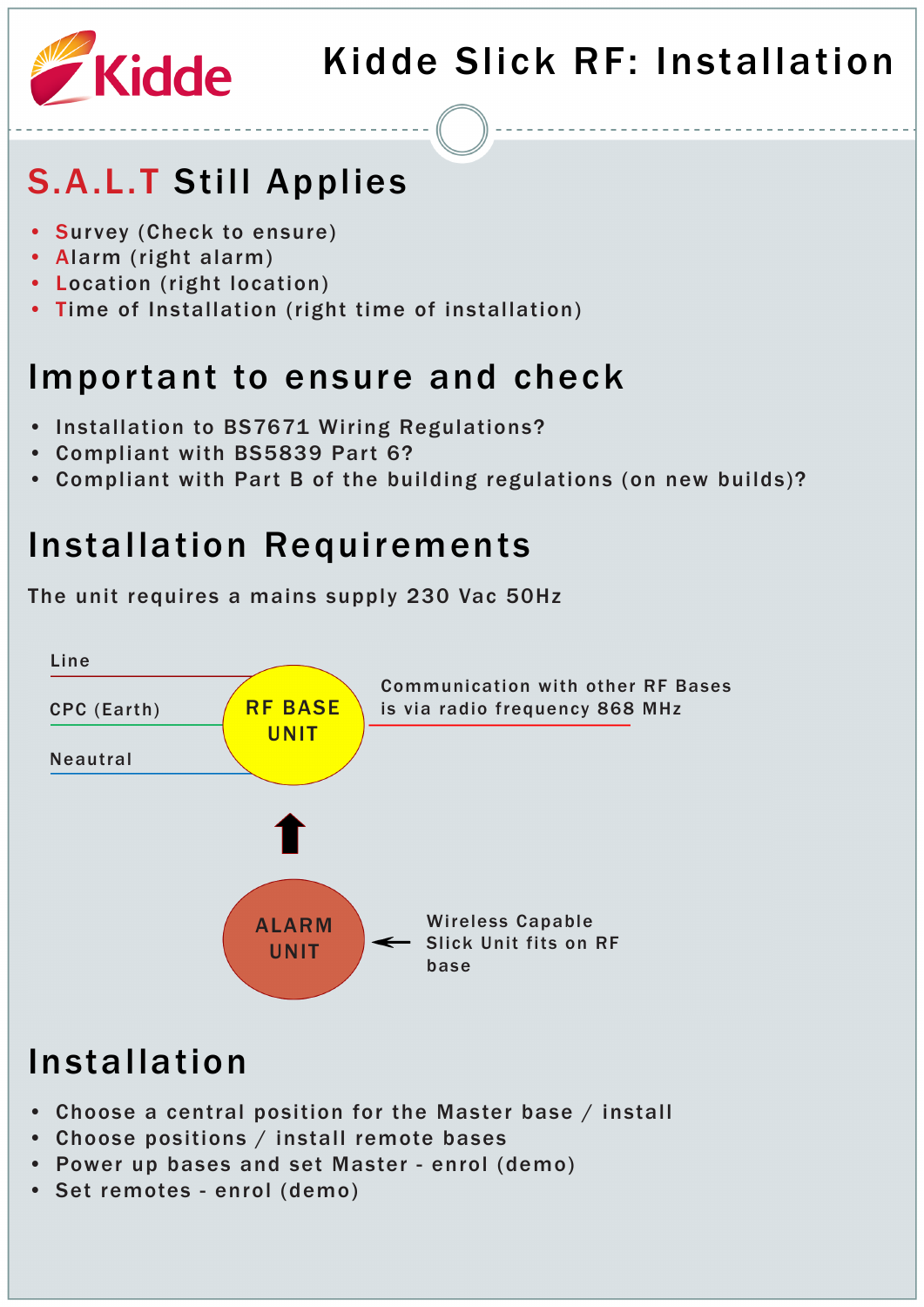

#### Set the "Master" to start enrolling

- 1. From the factory setting position i.e. Both LEDS constantly lit...
- 2. Press and hold the enrol button for at least 5 seconds until the Amber LED starts

flashing (2 seconds on and 2 off). The Green LED starts flashing 1 in 4 seconds to show operation.



#### Set a "Remote" to start enrolling

- 1. Press the enrol button for no longer than 1 second
- 2. At first the Amber LED flashes once in 4 seconds and then once it starts "talking" with the "Master" the Amber LED begins to flash rapidly
- 3. The press the enrol button once and the Amber LED will keep flashing rapidly
- 4. Carry out the same process on the other slave units



#### Set the "System"

- 1. Go back to the "Master" and press the enrol button for no longer than 1 second
- 2. All the Amber LEDs will extinguish
- 3. The system is set
- 4. Test the system by pressing each smoke or heat alarm test button
- 5. The unit will sound an alarm, followed by the others in the system
- 6. The system stops automatically when the triggering unit stops sending.

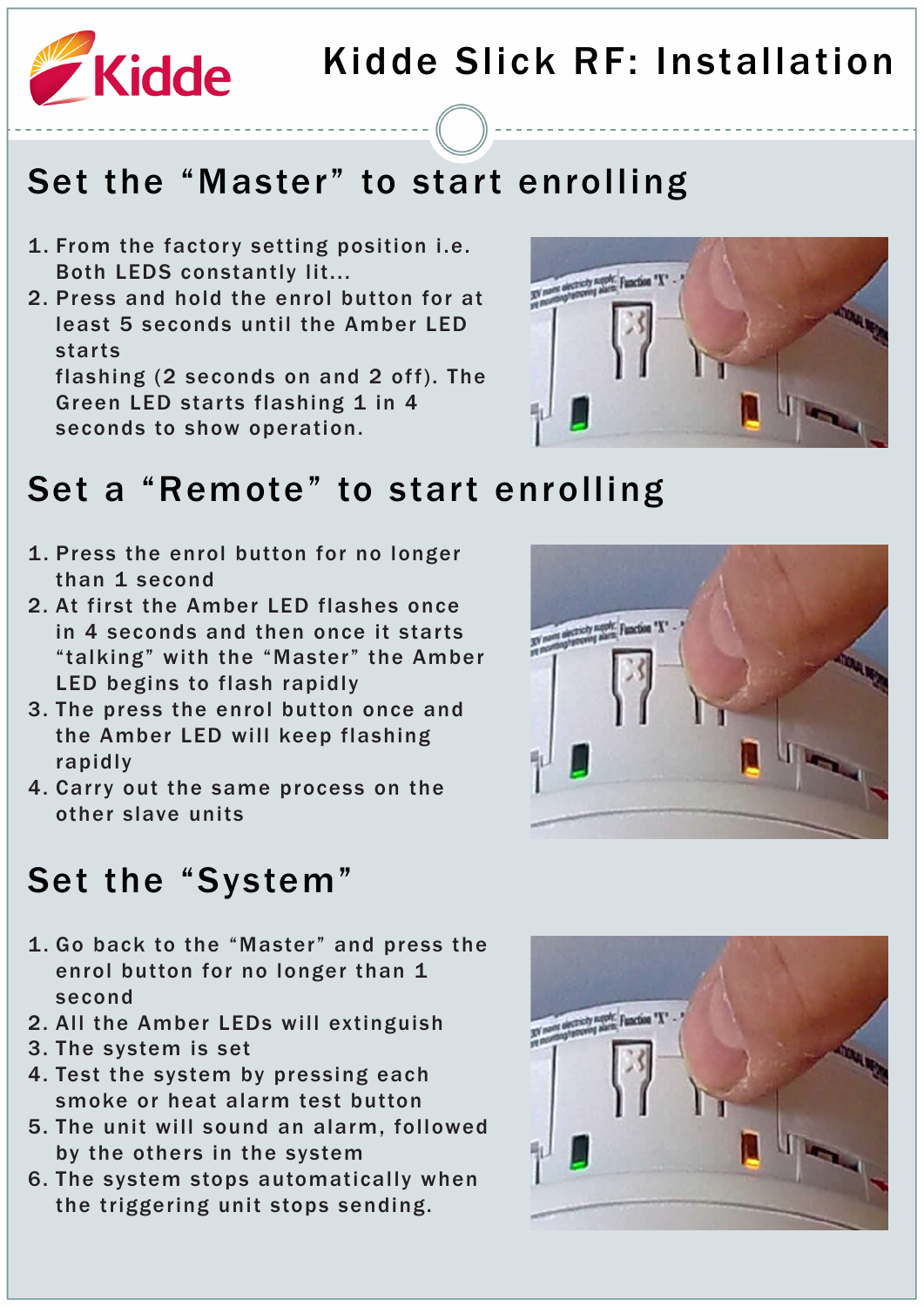

#### The System Status

- 1. Green LED flashing off for one second in 10 = "Master unit"
- 2. Green LED flashing off for half second in  $10 =$  "Remote"
- 3. An M sticker is supplied to identify the master
- 4. See Manual guide for other LED indications



#### Setting up the Remote Test and Hush Unit

- 1. Select the RF base you wish to enrol it to
- 2. Press the enrol button on the RF base
- 3. Press any button on the RTH
- 4. Watch the Amber LED on the RF base change to rapid blinking
- 5. Press the enrol button on the RF base
- 6. The RTH is set up



#### Operation of the RTH

- 1. Pressing the test button on the RTH is the same as pressing the test button on the smoke or heat alarm to the enrolled RF base
- 2. Pressing the hush button on the RTH is the same as pressing the hush button on the smoke or heat alarm to the enrolled RF base
- 3. The hush will silence all alarms if it is the enrolled RF base unit or indicate the unit (only one sounding) if not I.E. location button

# RF Application Examples

The following pages show some house plans with example of how RF can be used.

RF allows changes to be made easily and the system can be expanded due to the modular design of the RF system.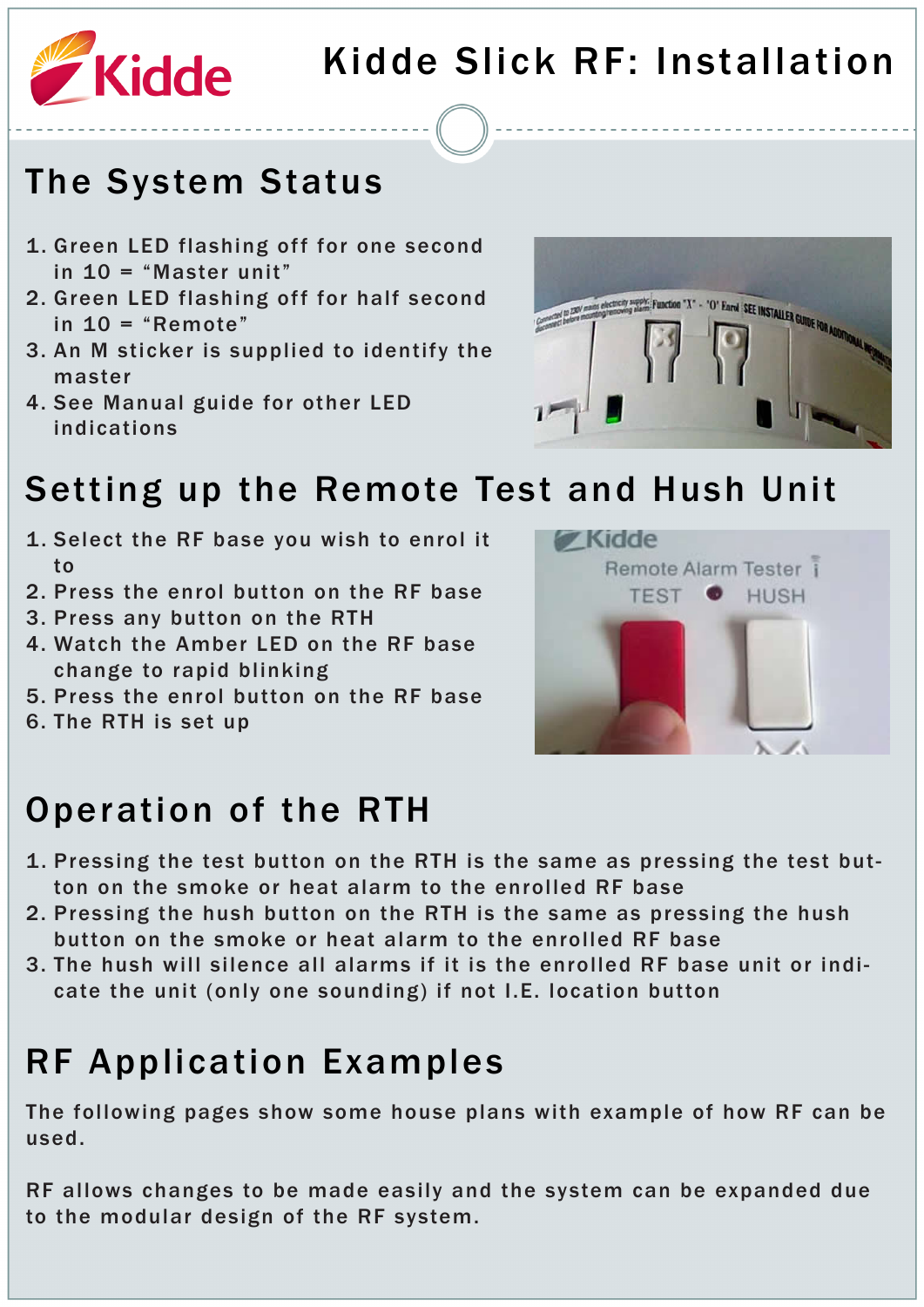

#### Terraced House







Heat Alarm

RTH (Remote Test and Hush Unit)